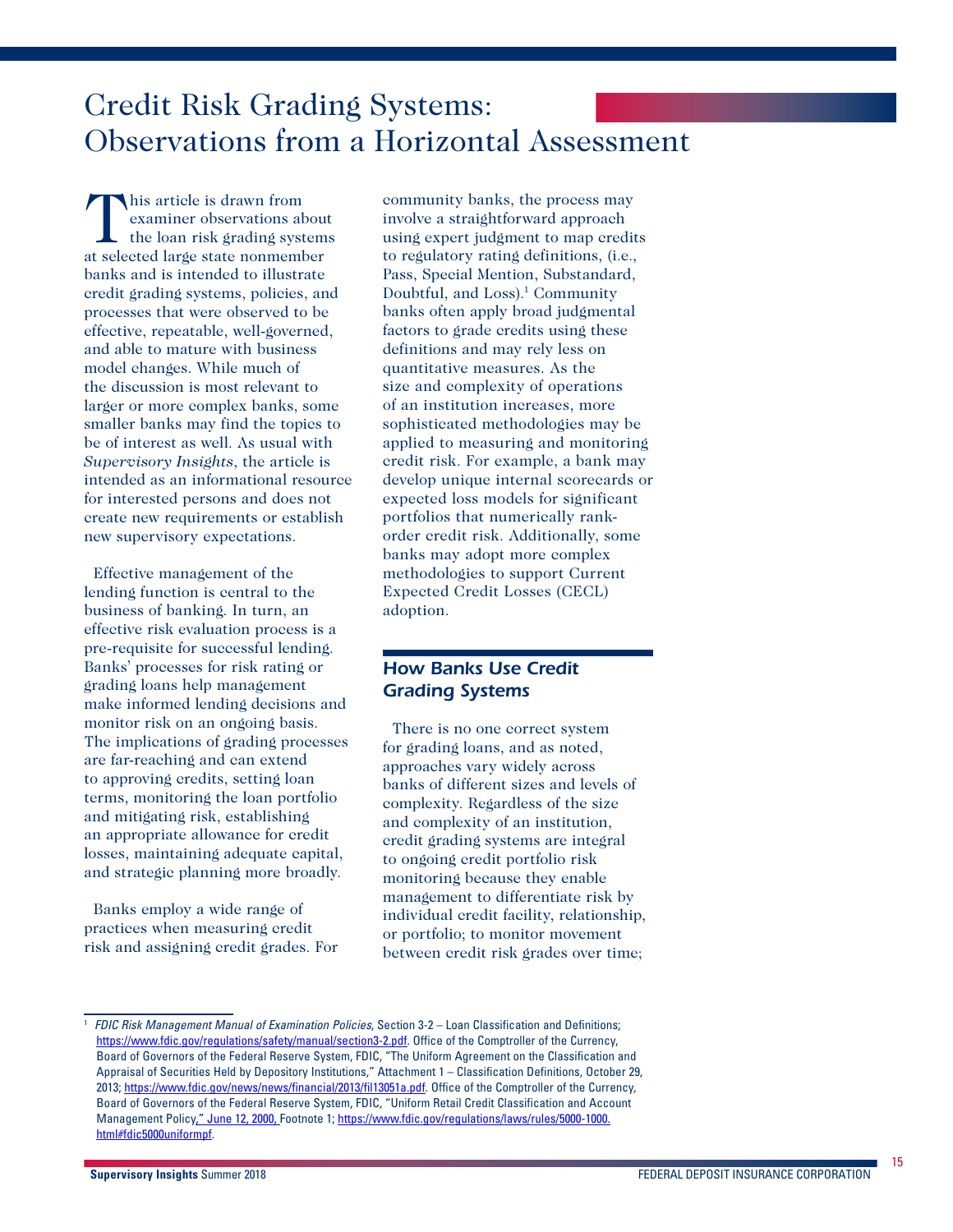continued from pg. 15

and to allocate reserves to plan for potential loss.

Effective loan risk grading helps management minimize credit risk both at origination and on an ongoing basis. Credit risk grading systems are often used as part of the credit underwriting and approval processes by providing input for determining the appropriate structure of a credit facility (e.g., term, fixed/variable, guarantor support, etc.), as well as how to best price the loan based on risk. On an ongoing basis, an effective credit risk grading system can provide a framework to ensure that riskier credits are reviewed more frequently, which can result in early identification of developing problems and lead to timely risk mitigation efforts including credit restructuring, obtaining additional collateral, or attaining guarantor support. Credit risk grading systems also provide a key input for management information systems (MIS),<sup>2</sup> which allow senior executives and board members (Board) to more readily aggregate and assess risk in support of strategic decision-making. For example, risk grade analyses can help shape underwriting criteria, loan growth plans, and a bank's overall risk appetite.

Institutions use credit risk grades to determine the appropriate level of the allowance for credit losses.<sup>3</sup> Looking ahead, credit risk grading could play a role as banks implement the CECL methodology. The Frequently Asked Questions (FAQs) on the New Accounting Standard on Financial Instruments – Credit Losses issued by the FDIC on December 19, 2016, notes that CECL requires banks to measure expected credit losses on financial assets when similar risk characteristics exist. According to the FAQs, loans can be segmented by credit grades to meet the risk characteristic requirement.4

#### *Horizontal Assessment*

The FDIC analyzed the credit risk grading programs at 16 large state nonmember banks representing a range of commercial and commercial real estate lending activities and geographic markets.5 These institutions had differing programs in terms of the number of risk grades, definitions associated with each risk grade, and methodologies to assign grades. The following is an overview of examiner observations from the horizontal analysis.

<sup>5</sup> The analysis was conducted on state nonmember banks with total assets greater than \$10 billion. Information was collected through normal target examination processes.

<sup>2</sup> Michael McGarvey. "Credit Management Information Systems: A Forward-Looking Approach," *Supervisory Insights*, Winter 2017, page 5; [https://www.fdic.gov/regulations/examinations/supervisory/insights/siwin17/](https://www.fdic.gov/regulations/examinations/supervisory/insights/siwin17/si-winter-2017.pdf) [si-winter-2017.pdf](https://www.fdic.gov/regulations/examinations/supervisory/insights/siwin17/si-winter-2017.pdf).

Office of the Comptroller of the Currency, Board of Governors of the Federal Reserve System, FDIC, National Credit Union Administration, "Interagency Policy Statement on the Allowance for Loan and Lease Losses," Attachment 1 – Loan Classification and Credit Grading Systems, December 13, 2006; [https://www.fdic.gov/](https://www.fdic.gov/regulations/laws/rules/5000-4700.html#fdic5000interagencypso) [regulations/laws/rules/5000-4700.html#fdic5000interagencypso.](https://www.fdic.gov/regulations/laws/rules/5000-4700.html#fdic5000interagencypso)

<sup>4</sup> Office of the Comptroller of the Currency, Board of Governors of the Federal Reserve System, FDIC, National Credit Union Administration, "Joint Statement on the New Accounting Standard on Financial Instruments - Credit Losses," June 17, 2016; <https://www.fdic.gov/news/news/press/2016/pr16051a.pdf>. Office of the Comptroller of the Currency, Board of Governors of the Federal Reserve System, FDIC, National Credit Union Administration , "Frequently Asked Questions on the New Accounting Standard on Financial Instruments – Credit Losses," December 19, 2016, Question 8; [https://www.fdic.gov/news/news/financial/2017/fil17041a.pdf.](https://www.fdic.gov/news/news/financial/2017/fil17041a.pdf)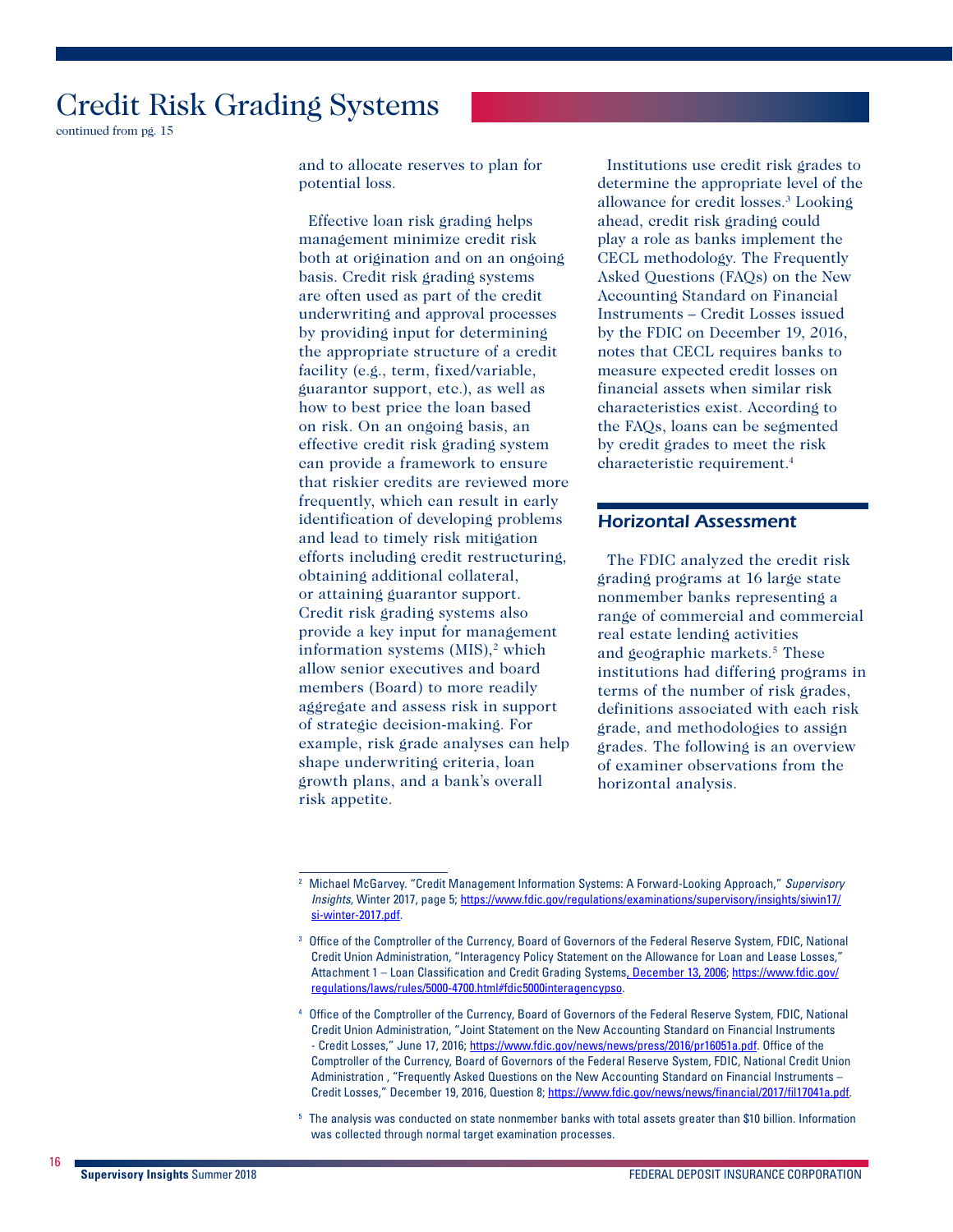### *Importance of Risk Grading Definitions*

Several of the credit grading programs reviewed had grades with risk categories that were extremely broad or that used terms to describe credit risk that were not well defined. For example, banks would describe a risk grade "4" as acceptable risk with acceptable debt service coverage capability but not define the term acceptable or tie the definition to financial metric thresholds. Several credit grading processes were not transparent to an independent reviewer. That is, the process for assigning grades to specific credits was not obvious or intuitive based on a review of definitions and other available information. Opaque grading processes make it challenging for credit reviewers to assess the appropriateness of grading, which limits the ability of the second line of defense to affirm risk. Certain credit grading processes did not consistently rank-order risk. For example, a loan with better performance and financial metrics was graded lower or classified as riskier than loans with worse performance or financial metrics. The following sections highlight the importance of clear risk grade definitions and grading methodologies that rank-order risk.

### *Use of Expert Judgement*

In general, smaller institutions used expert judgment based systems wherein a loan officer or relationship manager assigns a grade based on their judgment and knowledge of the credit. A primary challenge of an expert judgment system is ensuring

that the criteria for grading credits is clear and that grades are applied consistently so that the process is repeatable. The following examples demonstrate instances where expert judgment can result in credit grading that is not accurate or directionally consistent:

#### **Example 1:**

Two loans are secured by similar properties that are ten blocks apart in a major metropolitan area. The credits are generally structured the same (i.e., term, rate, etc.) but have different guarantors. The guarantors have similar liquidity positions. The loans are serviced by different relationship managers. The following table compares important financial metrics and levels of guarantor support for each loan.

| <b>Property Type</b>        | <b>Risk Grade</b> | <b>Guarantor</b>                       | Loan-to-<br><b>Value</b> | <b>Bank Debt</b><br><b>Service</b><br><b>Coverage Ratio</b> |
|-----------------------------|-------------------|----------------------------------------|--------------------------|-------------------------------------------------------------|
| $-$ Apartment<br>building   | 5 - Lowest Pass   | <b>Unlimited</b>                       | 56.96%                   | 1.66                                                        |
| $2 -$ Apartment<br>building | $4 -$ Acceptable  | $Limited -$<br>Carve Outs <sup>6</sup> | 57.41%                   | 1.31                                                        |

In this example, the loans have consistent repayment histories and similar loan-to-value (LTV) ratios. Loan 1 has unlimited guarantor support whereas Loan 2 has only limited guarantor support. Additionally, Loan 1 has more cash flow available to service the debt. It is unclear why Loan 1 was assigned a lower risk grade, given its stronger guarantor support and debt service coverage. The process relied on expert judgment, allowing relationship managers to assign any grade, and did

Limited carve outs in these examples refer to a guaranty that is limited to bad acts that create limited liability on the debt to the extent of losses are caused by fraud or misrepresentation, gross negligence or willful conduct, failure to maintain insurance, and failure to pay taxes.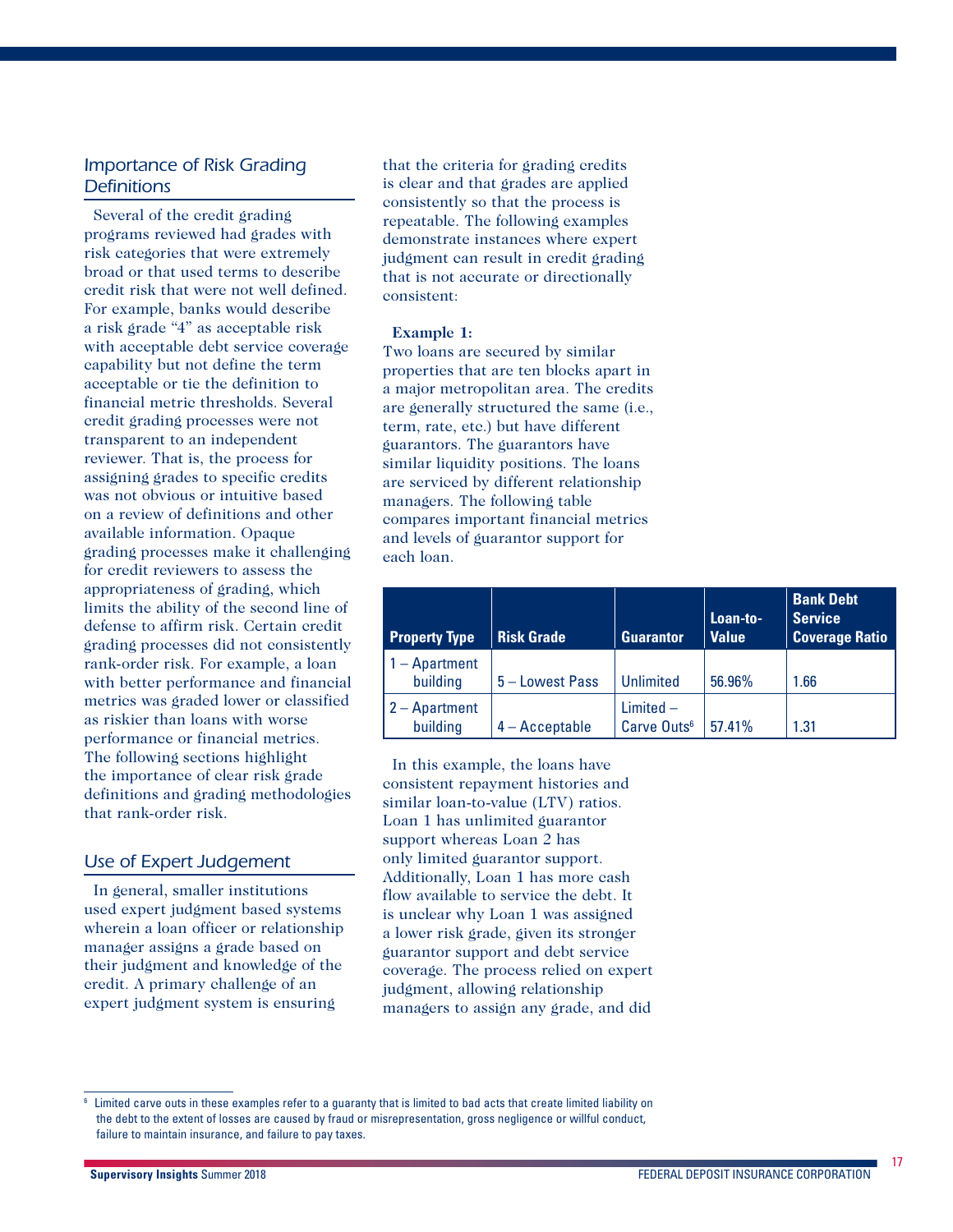continued from pg. 17

not apply any thresholds in terms of financial metrics or other factors to help define the risk grades or better inform their decision. Further, the loan review function did not compare grades in the portfolio to determine whether grading was consistent and appropriately rank-ordered risk.

#### **Example 2:**

Two loans are secured by similar properties and have the same guarantor. The credits are generally structured the same (i.e., term, fixed, etc.) and have the same relationship manager. The following table compares important financial metrics and levels of guarantor support for each loan.

| <b>Property Type</b>                                 | <b>Risk Grade</b> | <b>Guarantor</b> | Loan-to-<br>  Value | <b>Bank Debt</b><br><b>Service</b><br><b>Coverage Ratio</b> |
|------------------------------------------------------|-------------------|------------------|---------------------|-------------------------------------------------------------|
| 1 – Mixed Use<br>Building - retail<br>and apartments | $4 -$ Acceptable  | <b>Unlimited</b> | 70.72%              | 1.31                                                        |
| 2 – Mixed Use<br>Building - retail<br>and apartments | 5 - Lowest Pass   | Unlimited        | 56.98%              | 1.79                                                        |

The loans have consistent repayment histories. Loan 2 has more collateral support, based on a lower LTV ratio, and substantially more cash flow available to service the debt. These credits are serviced by the same relationship manager and were graded within days of each other. It is unclear why Loan 2 was given a lower risk grade given the stronger collateral and cash flow support. This risk grading system was also expert judgment based, and the risk grades assigned by the relationship manager do not appear directionally consistent.

These examples are intended to suggest the importance of having clear definitions and thresholds for credit risk grades, as well as a robust credit review function to determine whether grading is conducted transparently and consistently, that is, so an independent reviewer of the process can understand how grades are assigned based on available policies and documentation. This independent review function provides necessary internal controls so that management and boards can rely on internal reports documenting the levels and trends of credit risk.

### *Use of Scorecards and Models*

Certain banks in the horizontal assessment used scorecards or modeled approaches to assign credit grades. In general, as banks grew in size and complexity, management would transition from an expert judgment based system to a quantitative scorecard or modeled approach with qualitative adjustments. A standardized scorecard or modeled approach may be employed to promote consistency in assigning credit grades across a bank's geographic footprint, since relationship managers in different locations may not grade credits similarly based on a myriad of factors. Scorecard or modeled approaches might eliminate the inconsistencies noted in Examples 1 and 2.

Scorecard and modeled approaches were generally more transparent and repeatable than expert judgment systems, but these approaches require considerable staff expertise and training, as well as substantial historical data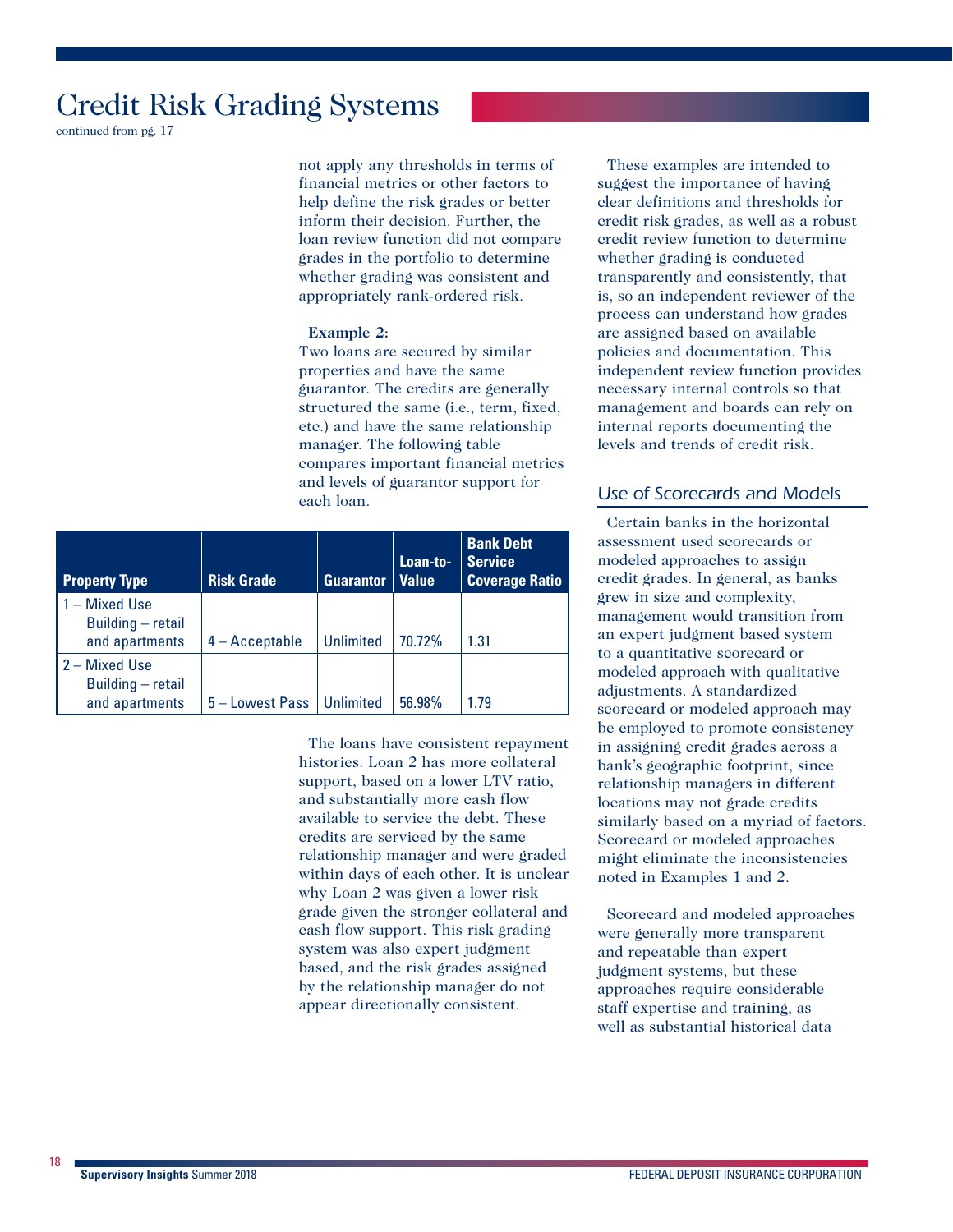to support the approaches. The horizontal assessment observed that scorecard and model approaches were more effective when lending staff were involved in development and implementation to ensure that the quantitative approach or qualitative adjustments are able to capture idiosyncratic risks unique to the bank's credits. Examples of scorecard and modeled approaches ranged from a simple spreadsheet that applies well-supported weighting factors on financial and qualitative metrics, to a more complex expected loss approach using statistical modeling to generate probability of default, loss given default, and exposure at default values. In most of the institutions reviewed, the scorecards or models were subject to the bank's model risk management framework and validated appropriately.

Some institutions purchase credit grading scorecard and statistical models from external vendors. Vendor models can be expensive, but may be less resource intensive for an institution in other ways, such as requiring fewer model development staff. Such products range from basic models that are relatively inflexible and limit customization to more advanced models that allow an institution to customize parameters to better align with the institution's unique risk factors. Additionally, some of these vendor models use public rating agency data to risk grade credits. Such ratings may not be reflective of a bank's borrowers, may not be updated as rapidly as a bank requires, or may not have the same sensitivity to macroeconomic market changes as a bank's loan portfolios.

Institutions that implemented third-party models relied on both their model risk management and vendor or third-party risk management frameworks to assess models and vendors before, during, and after deployment, and often ran the models in parallel with old credit risk grading systems during testing.

#### *Data Usage and Retention*

Prior to development of an expert judgment, scorecard, or modeled credit risk grading approach, management may want to determine data needs such as:

- What data such as debt service coverage ratios (DSCR), LTV ratios, net operating income (NOI), credit bureau scores, vacancy rates, etc. are required;
- How many years' worth of data are necessary;
- $\blacksquare$  Whether the bank has sufficient internal data for the desired approach;
- How data such as DSCR or NOI are calculated;
- Whether data obtained from a merger or acquisition are complete, need to be quality checked, or should be transformed to align with the bank's data;
- How often information needs to be refreshed;
- Whether the bank has the capability to retain data; and
- What data should be retained.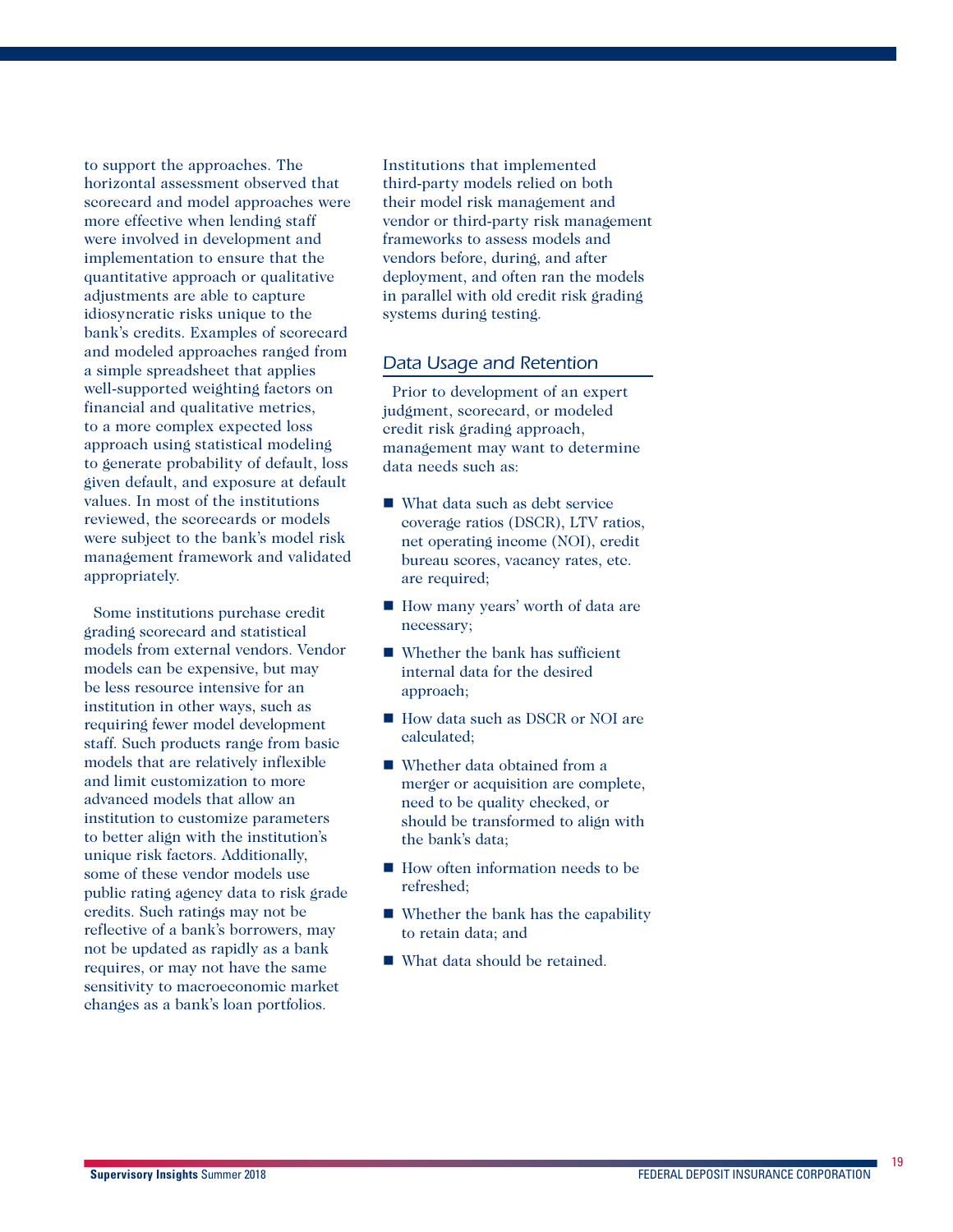continued from pg. 19

Certain institutions used financial metrics such as DSCR and LTV provided by external vendors. External vendors can offer large, geographically diverse data sets, but these records may be challenging to filter to align with a bank's credit profile and market. Other institutions relied entirely on internal data, and some banks used a blended approach combining internal and external metrics. No matter what borrower or collateral information is used, consistent calculations of financial metrics such as DSCR will enhance credit grade accuracy and facilitate a transparent and repeatable system. Similarly, qualitative adjustments made to calculations should be clear and well supported to aid assessments by the credit review function. The following example highlights some questions that could be considered when evaluating data accuracy and consistency.

**Example 3**: A loan relationship manager in office X calculates a DSCR for a non-owner occupied multi-family credit using projected rents and an average of the last three years' expenses. The loan relationship manager in office Y calculates a DSCR for a similar property using actual rents and expenses from the prior year.

- Are those two DSCRs comparable?
- Are the relationship managers using similar source documents such as quarterly income statements?
- Are the relationship managers making similar qualitative adjustments such as adjustments for management fee estimates?
- **Are those adjustments reasonable** and well supported?
- Do the adjustments tie back to historical income statements or some other source?
- Would an independent party be able to easily replicate the calculation?
- Would using different calculation methods as inputs potentially skew or statistically bias scorecard or model results?
- Does the way one DSCR is calculated versus another alter the overall risk position of a portfolio or alter ongoing trend analysis?
- Do different calculations materially impact Board reports, and if so, does the Board still receive sufficient information to make accurate and timely strategic decisions or react to risk profile changes?

As noted in the Winter 2017 *Supervisory Insights Journal* article on Credit Management Information Systems, additional data challenges "may occur when a bank converts to a new data processing system, or acquires another institution that may have different data management and reporting capabilities."7 Being aware of data availability and integrity shortcomings before developing a new credit risk grading system can help management determine resource allocation, better inform credit risk grading project timelines, and limit the potential costs and scale of data remediation work.

For certain modeled or scorecard approaches analyzed by the FDIC's supervisory team, banks placed

<sup>7</sup> Michael McGarvey. "Credit Management Information Systems: A Forward-Looking Approach," *Supervisory Insights*, Winter 2017, page 9; [https://www.fdic.gov/regulations/examinations/supervisory/insights/siwin17/](https://www.fdic.gov/regulations/examinations/supervisory/insights/siwin17/si-winter-2017.pdf) [si-winter-2017.pdf](https://www.fdic.gov/regulations/examinations/supervisory/insights/siwin17/si-winter-2017.pdf).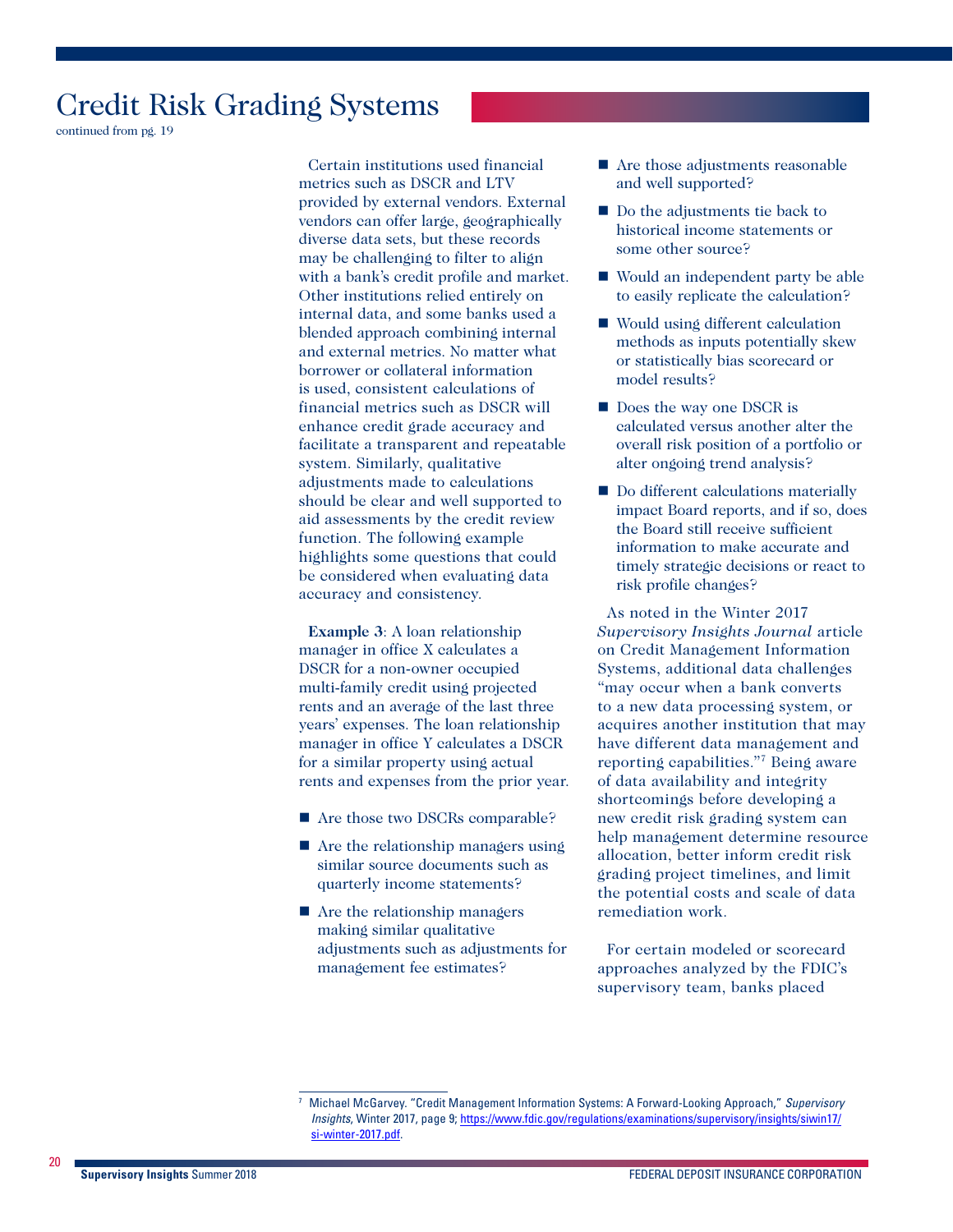heavy weight on collateral values, which were generally not refreshed as often as borrower financial information. In certain cases, collateral values were not refreshed, even after market conditions had changed materially or a borrower's operating income had changed substantially. Using stale collateral values with up-to-date financial metrics could skew results and result in risk not being identified appropriately. When using relevant and up-to-date borrower and collateral information, scorecard or modeled approaches can provide additional insight into a bank's risk position because the results can be sensitivity tested to reflect more benign or severe financial stress.

Several institutions that relied on internal data were not retaining their historical borrower information in a database or other centralized repository. The lack of retention made testing, ongoing performance monitoring, or redeveloping scorecard or modeled approaches time consuming and costly because management teams had to search loan files, re-enter borrower information, and quality check inputs. The retention issues highlight the importance of assessing data needs prior to implementing a scorecard or modeled approach. Depending on the loss estimation approach a bank adopts under the FASB CECL issuance,<sup>8</sup> assessing and retaining available data may become a high priority to ensure a bank is able to implement the planned approach.

### *Governance and Risk Management Process*

The horizontal review assessed whether grade definitions established a risk management framework that rank-ordered risk and provided timely and accurate individual risk grades for pass, criticized, and classified credits. The reviewers observed that certain banks were able to assess grade accuracy well by comparing key borrower financial metrics (i.e., DSCR, LTV ratio, etc.) and the internal grades across loans of a similar type. Grading inaccuracies, grading practices that do not align with bank policies, or instances of grading that are not directionally consistent as noted in the tables accompanying Examples 1 and 2 were of concern, particularly if inconsistencies understated the bank's overall risk position. The horizontal review also noted that override rates or data on how often grades are adjusted or replaced can provide useful information about the reliability of the grading system to senior management. Several grading systems reviewed had significant rates of grade overrides or management did not track overrides. Consistently overriding credit grades could result in a bank exceeding Board-established risk appetite limits, since it is challenging to determine if the grading system is working as intended if grades are altered or if the volume of changes are not tracked. Based on the FDIC's supervisory experience and the results of the horizontal assessment,

<sup>8</sup> Office of the Comptroller of the Currency, Board of Governors of the Federal Reserve System, FDIC, National Credit Union Administration, "Joint Statement on the New Accounting Standard on Financial Instruments - Credit Losses," June 17, 2016; <https://www.fdic.gov/news/news/press/2016/pr16051a.pdf>. Office of the Comptroller of the Currency, Board of Governors of the Federal Reserve System, FDIC, National Credit Union Administration , "Frequently Asked Questions on the New Accounting Standard on Financial Instruments – Credit Losses," December 19, 2016; <https://www.fdic.gov/news/news/financial/2017/fil17041a.pdf>.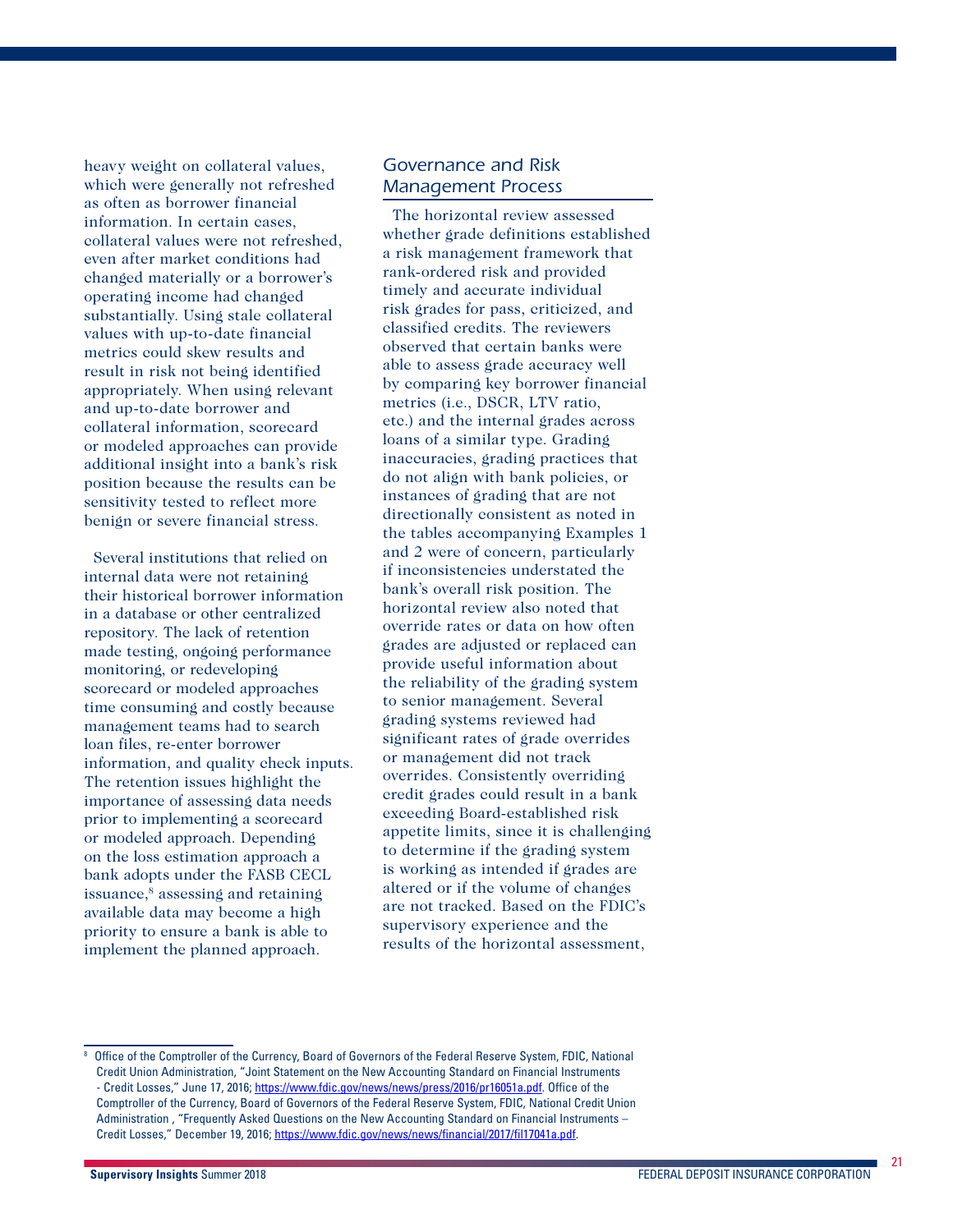continued from pg. 21

banks were encouraged to implement credit risk grading systems with such features as:

- Board-approved lending or credit administration policies with clear grade definitions that tie narrative phrasing such as "acceptable risk" to quantitative financial factors (e.g., metrics or thresholds). These financial factors should reflect the risk of default and credit losses.
- Comprehensive internal or external data sets and robust data governance frameworks.
	- Data sets that are periodically assessed for quality, including missing data, and refreshed regularly. Data gaps that are remediated timely, and historic data are retained.
	- Data that are organized logically, and controls are maintained to prevent users from manipulating the data.
	- Data definitions, such as how a DSCR was calculated, to ensure consistent application across the organization. Data are subject to quality assurance checks.
- Independent loan review functions that assess both pass and criticized or classified credits and ensure that loan grading methodologies are applied accurately and timely across the organization.
- Vendor management and model risk management programs that can be leveraged to select external data sets and/or models, as appropriate.
- Weights applied to grading factors in scorecards or models that are well documented and supported.
- Well-supported adjustments or overlays to expert judgment,

scorecard, or modeled grading systems. Adjustments or overlays can generally be tied to historical borrower information such as income statements and are reviewed independently for appropriateness.

■ Methods to track grade overrides. Override rates can be used to periodically assess the grading system accuracy.

### *Existing Regulations and Guidance*

There is no regulatory requirement that mandates a credit risk grading system be structured in a particular way. However, the approach for a bank's credit risk grading system should align with the bank's size and complexity to facilitate accurate risk identification, measurement, monitoring, and reporting.<sup>9</sup> There are existing rules and regulatory statements that address credit risk management processes that may be of particular interest in this context. For example, *Appendix A to 12 CFR Part 364 of the FDIC's Rules and Regulations* (Appendix A) notes that banks should have internal controls and information systems that provide for effective risk assessment, timely and accurate reporting, and procedures to safeguard and manage assets.10 Appendix A describes a broad framework for credit risk management and loan review that is further detailed in other Statements of Policy.

<sup>9</sup> Office of the Comptroller of the Currency, Board of Governors of the Federal Reserve System, FDIC, "Appendix A to Part 364 – Interagency Guidelines Establishing Standards for Safety and Soundness," October 28, 2015; [https://www.fdic.gov/regulations/laws/rules/2000-8630.html#fdic2000appendixatopart364.](https://www.fdic.gov/regulations/laws/rules/2000-8630.html#fdic2000appendixatopart364)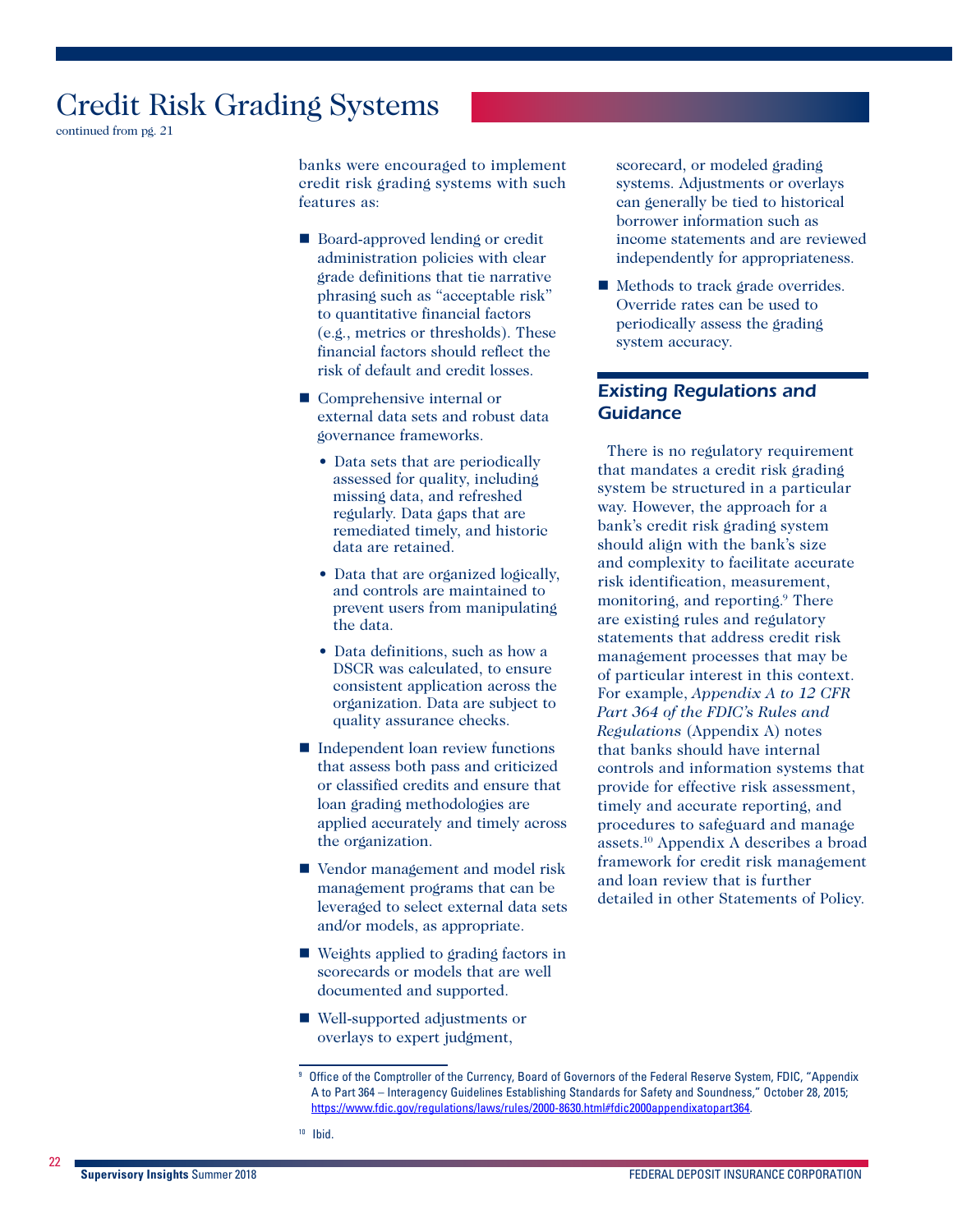For example, the *Policy Statement on Allowance for Loan and Lease Losses Methodologies and Documentation for Banks and Savings Institutions*11 expands on the broad framework in Appendix A noting that banks should establish a system of internal controls used to ensure the ALLL is maintained in accordance with GAAP and supervisory guidance. Effective internal controls include an effective loan grading system that is consistently applied, identifies different risk characteristics and loan quality problems accurately and timely, and prompts appropriate administrative actions. The Policy Statement further notes that banks should maintain written supporting documentation for loan grading systems or processes.<sup>12</sup>

Similarly, the *Interagency Policy Statement on the Allowance for Loan and Lease Losses* highlights the importance of having policies and procedures that outline an effective loan review system, which includes a loan classification or credit grading system to identify, monitor, and control asset quality problems.13 Attachment 1 of the Statement of

Policy notes that each bank should ensure its loan review system includes:

- *A formal loan classification or credit grading system in which loan classifications or credit grades reflect the risk of default and credit losses and for which a written description is maintained, including a discussion of the factors used to assign appropriate classifications or credit grades to loans;*
- *Identification or grouping of loans that warrant the special attention of management or other designated "watch lists" of loans that management is more closely monitoring and documentation supporting those designations;*
- *A mechanism for direct, periodic, and timely reporting to senior management and the Board on the status of loans meriting special attention or adversely classified and actions taken by management; and*
- *Documentation of the bank's historical loss experience for each group of loans with similar risk characteristics.*<sup>14</sup>

During the transition to CECL, the Policy Statement on Allowance for Loan and Lease Losses Methodologies and the Interagency Policy Statement on the Allowance for Loan and Lease Losses still apply.

<sup>&</sup>lt;sup>12</sup> Office of the Comptroller of the Currency, Board of Governors of the Federal Reserve System, FDIC, National Credit Union Administration, Securities and Exchange Commission, "Policy Statement on Allowance for Loan and Lease Losses Methodologies and Documentation for Banks and Savings Institutions," July 2, 2001; [https://](https://www.fdic.gov/regulations/laws/rules/5000-4650.html#fdic5000psalll) [www.fdic.gov/regulations/laws/rules/5000-4650.html#fdic5000psalll](https://www.fdic.gov/regulations/laws/rules/5000-4650.html#fdic5000psalll).

<sup>&</sup>lt;sup>13</sup> Office of the Comptroller of the Currency, Board of Governors of the Federal Reserve System, FDIC, National Credit Union Administration, "Interagency Policy Statement on the Allowance for Loan and Lease Losses," December 13, 2006; [https://www.fdic.gov/regulations/laws/rules/5000-4700.html#fdic5000interagencypso.](https://www.fdic.gov/regulations/laws/rules/5000-4700.html#fdic5000interagencypso)

<sup>14</sup> Office of the Comptroller of the Currency, Board of Governors of the Federal Reserve System, FDIC, National Credit Union Administration, "Interagency Policy Statement on the Allowance for Loan and Lease Losses," Attachment 1 – Loan Classification and Credit Grading Systems, December 13, 2006; [https://www.fdic.gov/](https://www.fdic.gov/regulations/laws/rules/5000-4700.html#fdic5000interagencypso) [regulations/laws/rules/5000-4700.html#fdic5000interagencypso.](https://www.fdic.gov/regulations/laws/rules/5000-4700.html#fdic5000interagencypso)